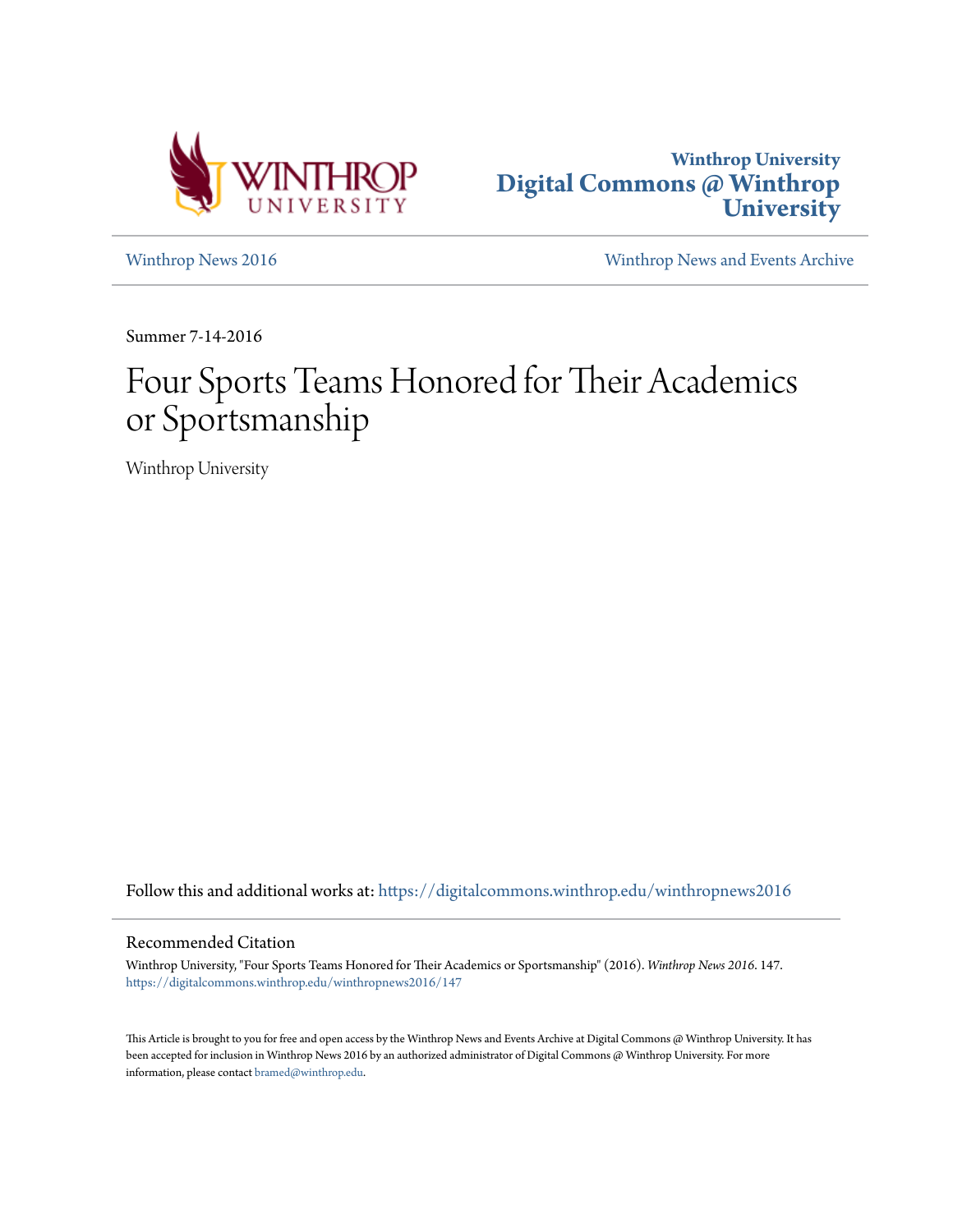

**AFFAIRS ATHLETICS GIVING**

**ABOUT ADMISSIONS & AID ACADEMICS STUDENT**

**O** SHARE - 89 年 -

All News

Archives

RSS News Feeds

Winthrop in the News

## 07/14/2016 **Four Sports Teams Honored for Their Academics or Sportsmanship**

### **Quick Facts**

**The women's tennis team and the men's and** women's golf teams were named recipients of the NCAA's Public Recognition Award this week by NCAA President Mark Emmert.

Also, the 2016 Winthrop baseball team was voted by the conference's student-athletes as the Big South Conference Sportsmanship Award winner in baseball.



ROCK HILL SOUTH CAROLINA — Three Winthrop athletic teams have been recognized by the NCAA for ranking in the top 10 percentile of the **Division I Academic Progress Rate** for the 2014-15 academic year.

And a fourth team was voted recently as the Big South Conference Sportsmanship Award winner.

Jodi Wendt



The women's tennis team and the men's and women's golf teams were named recipients of the NCAA's Public Recognition Award this week by NCAA President Mark Emmert.

The three Winthrop squads are among 21 Big South Conference teams and 1,071 Division I squads that received the recognition. The honor is bestowed upon teams with an NCAA Division I Academic Progress Rate in the top 10 percentile of all squads in their respective sports for the academic year.

Kevin Pendley



"I couldn't be more proud of our team coaches (**Jodi Wendt, Kevin Pendley '98**, and **Cid Carvalho '82, '89**) for this recognition. This recognition demonstrates their commitment to the excellence of our student-athletes in the classroom as well as in competition," said Winthrop Director of Athletics Ken Halpin.

Following its implementation in 2003 as part of the academic reform, the NCAA tracks the **classroom performance** of student-athletes on every Division I team through the annual scorecard of academic achievement, known as APR. The score honors selected Division I sports teams by publicly recognizing their latest multiyear APR (the most recent APRs are based on scores from the 2011-12, 2012-13, 2013-14 and 2014-15 academic years).



To earn the award, the team is required to score in the top 10 percentile of their sport or between a 983 to a perfect 1,000. Nine hundred and forty-four teams earned a perfect APR score. A total of 290 schools placed at least one team on the top APR list.

Tom Riginos

The **women's golf team**, coached by Wendt, and Carvalho's **women's tennis** squad made the cut for the second time, while Pendley's **golf team** is a first-time recipient.The total number of Winthrop teams that have received the **Public Recognition Award** since 2006 is nine.

Meanwhile, the **2016 Winthrop baseball team** was voted by the conference's student-athletes as the Big South Conference Sportsmanship Award winner in baseball.

"The Big South Conference sportsmanship award is a great honor and is an indicator that our student- athletes always represent Winthrop University, the Athletic Department and our baseball